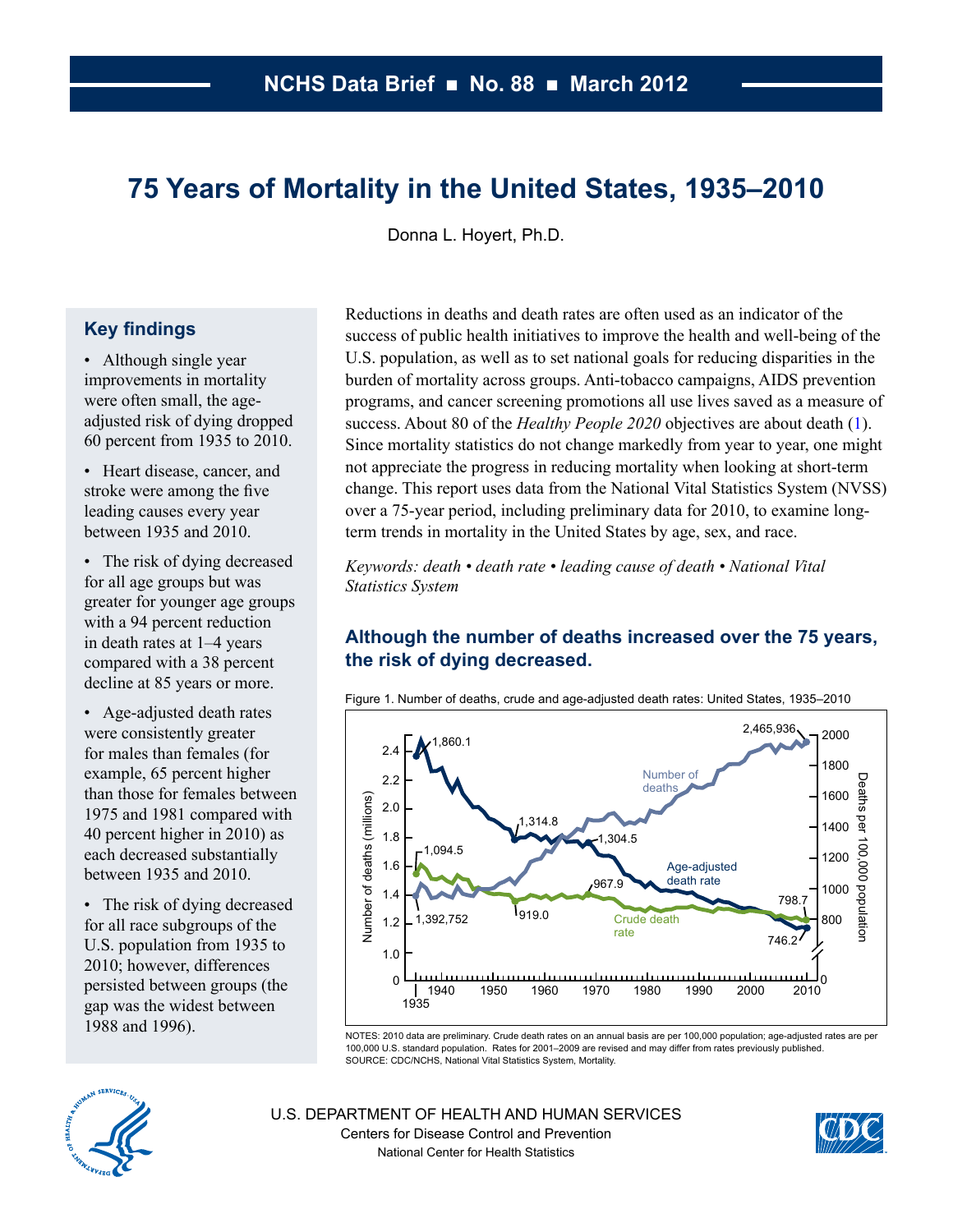<span id="page-1-0"></span>While the total number of deaths increased by 1.1 million between 1935 and 2010, the risk of dying decreased. The crude death rate fell 27 percent from 1,094.5 to 798.7 deaths per 100,000 population between 1935 and 2010. The improvement in the risk of dying was actually larger than 27 percent because the U.S. population was getting older over this time period. When the effect of the aging of the population is removed by calculating an age-adjusted death rate to examine the risk if the population age distribution was like that in 2000 for all years, the risk of dying decreased by 60 percent from 1935 to 2010.

Although there were year to year exceptions, the last 75 years witnessed sustained declines in the risk of dying in the United States. As seen in [Figure 1,](#page-0-0) the age-adjusted death rate declined 29 percent from 1935 to 1954, slowed to 2 percent from 1955 to 1968, and decreased 41 percent between 1969 and 2010.

# **Heart disease and cancer remained the 1st and 2nd leading causes of death, respectively, over the 75-year period.**



Figure 2. Percentage of all deaths due to five leading causes of death by year: United States, 1935–2010

NOTE: 2010 data are preliminary.

SOURCE: CDC/NCHS, National Vital Statistics System, Mortality.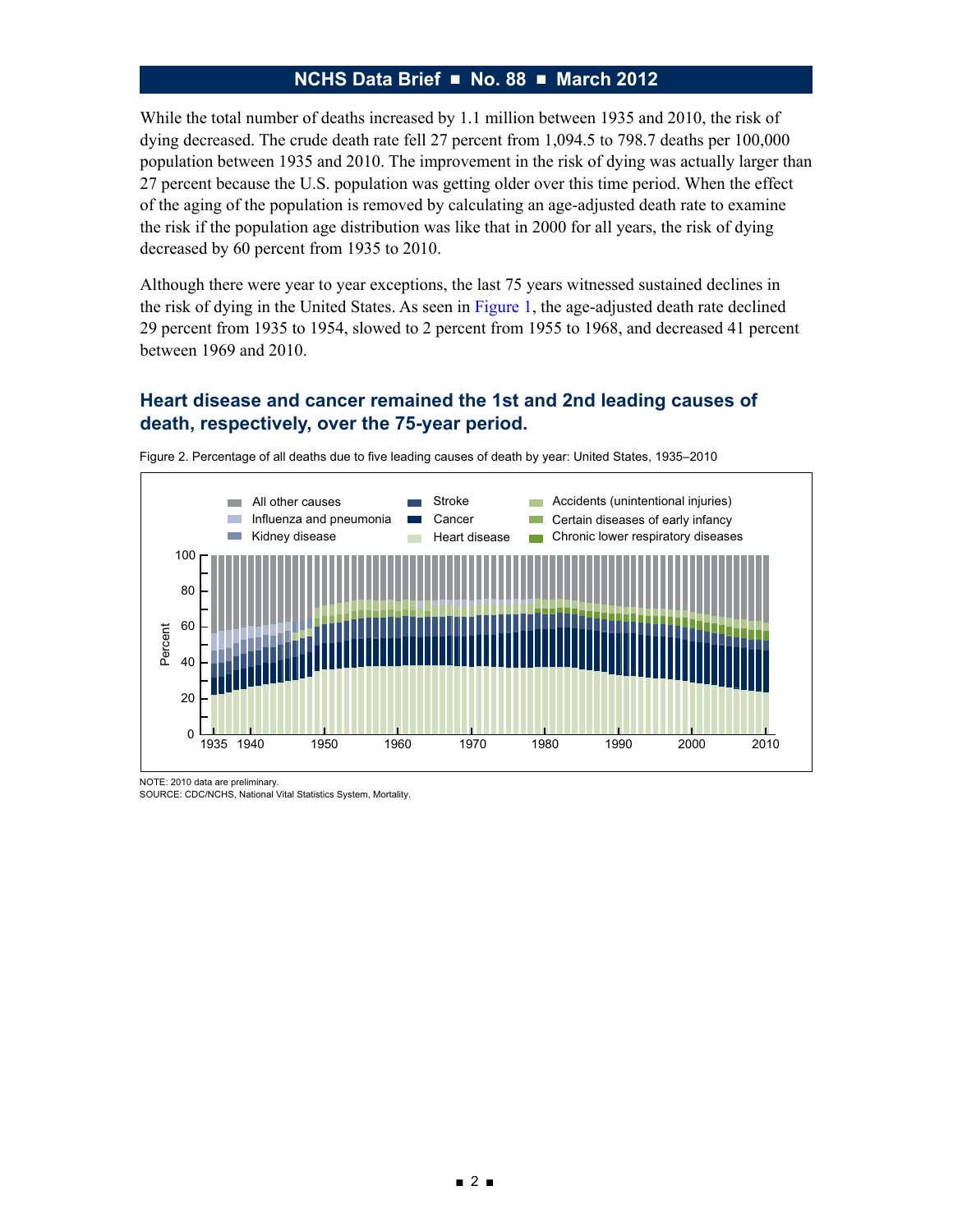<span id="page-2-0"></span>A 75-year perspective points to both stability and change in the leading causes of death: stability because three causes (heart disease, cancer, and stroke) remained among the five leading causes each year between 1935 and 2010; and change because other causes moved into or dropped out of the five leading causes at different points over the past 75 years ([Figure 2\)](#page-1-0). There were also changes in the proportion of all deaths that were due to each of the leading causes. For example, heart disease and cancer were the leading causes of death from 1935 to 2010, but it was in 1983 that these two conditions accounted for the highest percent (60 percent) of all deaths. In 2010, they constituted 47 percent of all deaths.

Other conditions have all occupied spots within the five leading causes for some but not all years between 1935 and 2010. Specifically, chronic lower respiratory diseases entered the five leading causes of death in 1979; certain diseases of early infancy was among the five leading causes only from 1949 to 1962 and 1964; accidents entered the five leading causes of death in 1946; kidney disease was among the five leading causes only from 1935 to 1948; and influenza and pneumonia was among the five leading causes between 1935 and 1945, again in 1963, and between 1965 and 1978.



#### **The decrease in death rates over the 75 years varied by age.**

NOTE: 2010 data are preliminary.

SOURCE: CDC/NCHS, National Vital Statistics System, Mortality.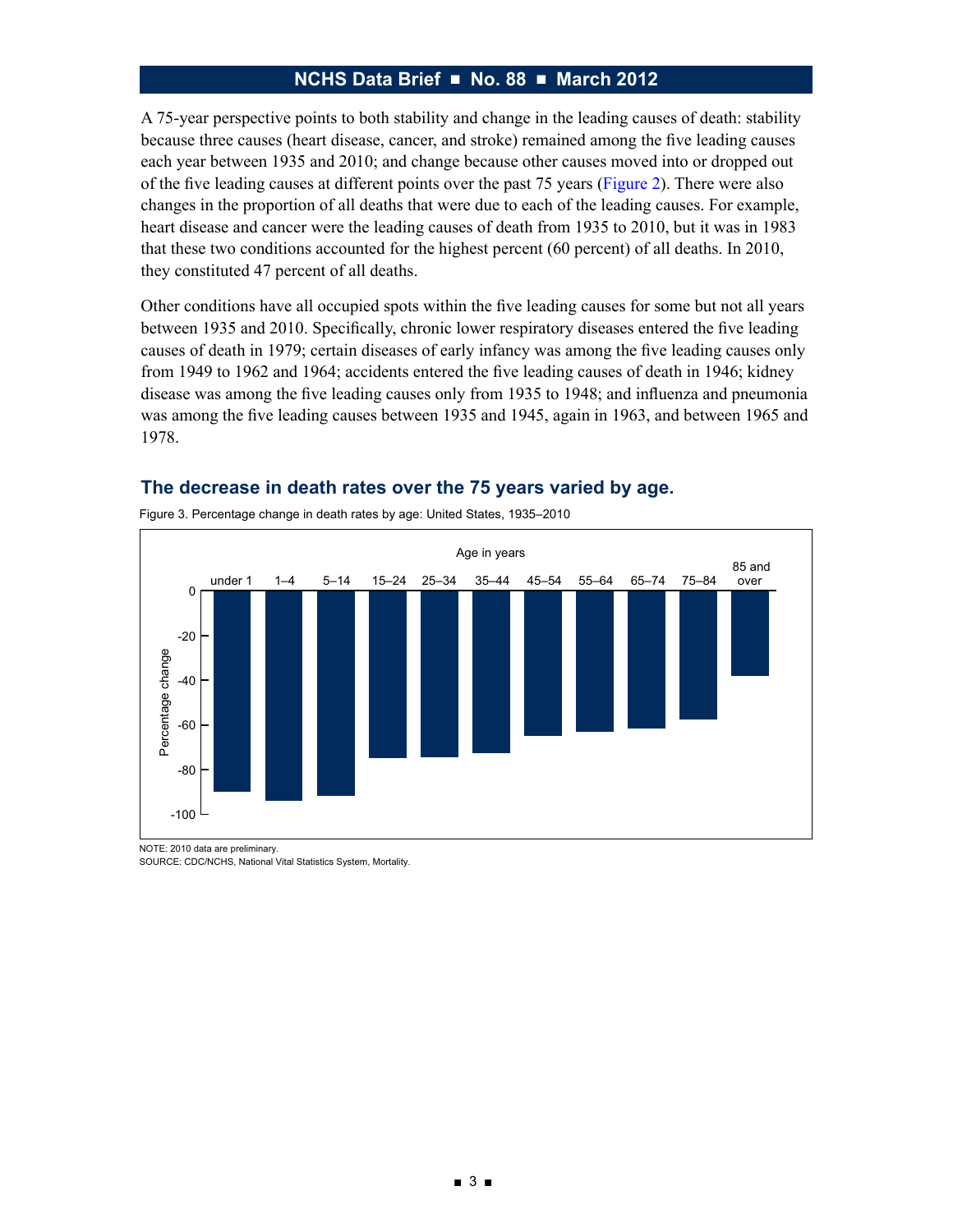For all but the oldest age group (85 years and over), mortality risk fell more than 50 percent between 1935 and 2010 [\(Figure 3\)](#page-2-0). The greatest reduction was among persons 1–4 years of age where the death rate declined from 440.9 to 26.6 deaths per 100,000 population, a decrease of 94 percent. Declining death rates were seen among the over 65 population, although not of the same magnitude as among the younger ages. For example, for persons 65–74 years of age, death rates declined by 62 percent, while death rates decreased by 58 percent for those 75–84 years of age, and declined 38 percent for persons 85 years or more.

## **The male and female gap in death rates peaked in 1975–1981 and has narrowed since then.**



Figure 4. Age-adjusted death rates and ratio of rates by sex: United States, 1935–2010

NOTES: 2010 data are preliminary. Age-adjusted rates are per 100,000 U.S. standard population. Rates for 2001–2009 are revised and may differ from rates previously published.

SOURCE: CDC/NCHS, National Vital Statistics System, Mortality.

Between 1935 and 2010, age-adjusted death rates decreased by 56 percent for males and 62 percent for females (Figure 4). Female age-adjusted death rates declined from 1,690.6 in 1935 to 634.3 per 100,000 in 2010 while the age-adjusted death rate for males fell from 2,031.2 to 886.2 deaths per 100,000 population. Although males had consistently higher age-adjusted death rates than females throughout the 75 years, the ratio of male to female rates has fluctuated. For example, in 1935, the male to female death ratio was 1.2, rising to 1.7 in 1975–1981, and falling to 1.4 in 2000–2010.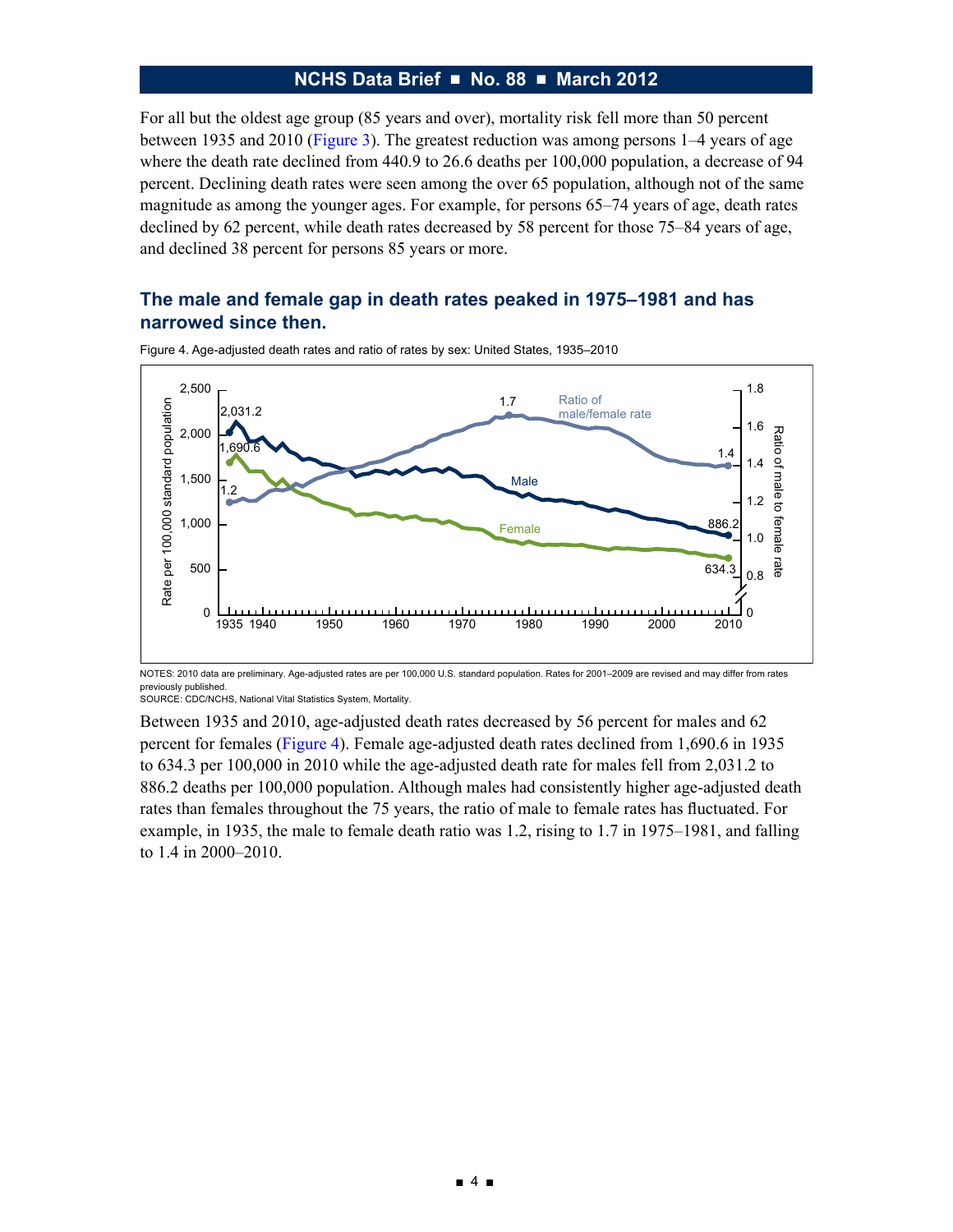#### **The gap in death rates by race was widest between 1988 and 1996.**

Figure 5. Age-adjusted death rates and ratio of rates by race: United States, 1935–2010



NOTE: 2010 data are preliminary. Age-adjusted rates are per 100,000 U.S. standard population. Rates for 2001–2009 are revised and may differ from rates previously published.

Between 1935 and 2010, age-adjusted death rates decreased by 59 percent for the white population (Figure 5). Death rates for the black population were first reported in 1960. Prior to that, rates were reported for "all other races." Since the black population made up 96 percent of those of all other races prior to 1960, it is possible to approximate the trend for the black population from 1935. Using this approximation, age-adjusted death rates decreased by 61 percent for the black population (35 percent for the all other races group between 1935 and 1959 and 43 percent for the black population between 1960 and 2010). Although the white population had consistently lower age-adjusted death rates than the all other races and the black populations throughout the 75 years, the ratio of the age-adjusted death rates fluctuated somewhat. For example, the all other races to white population death ratio was about 1.3 between 1935 and 1942 and 1.2 between 1943 and 1959. The ratio of black to white population death ratio was 1.2 in 1960, rose to 1.4 between 1988 and 1996, and then declined to 1.2 where it has remained since 2008.

#### **Summary**

While the overall risk of mortality decreased 60 percent over this 75-year period, there were fluctuations in the rate of decline most likely associated with changes in the broader environment. For example, the 29 percent decline in age-adjusted mortality in the earlier period from 1935 to 1954 was probably influenced by the introduction of various drugs such as antibiotics ([2\)](#page-5-0). In contrast, in the period 1955 to 1968, age-adjusted death rates decreased by only 2 percent, influenced in part by increases in diseases linked to tobacco use such as cancer and chronic lower respiratory diseases [\(3,](#page-5-0)[4](#page-6-0)). In the most recent period from 1969 to 2010, significant progress in the prevention, diagnosis, and treatment of cardiovascular diseases [\(5\)](#page-6-0) likely contributed to the 41 percent decline in age-adjusted mortality despite cancer continuing to increase from 1969 to 1990 and chronic lower respiratory diseases continuing to increase from 1969 to 1998.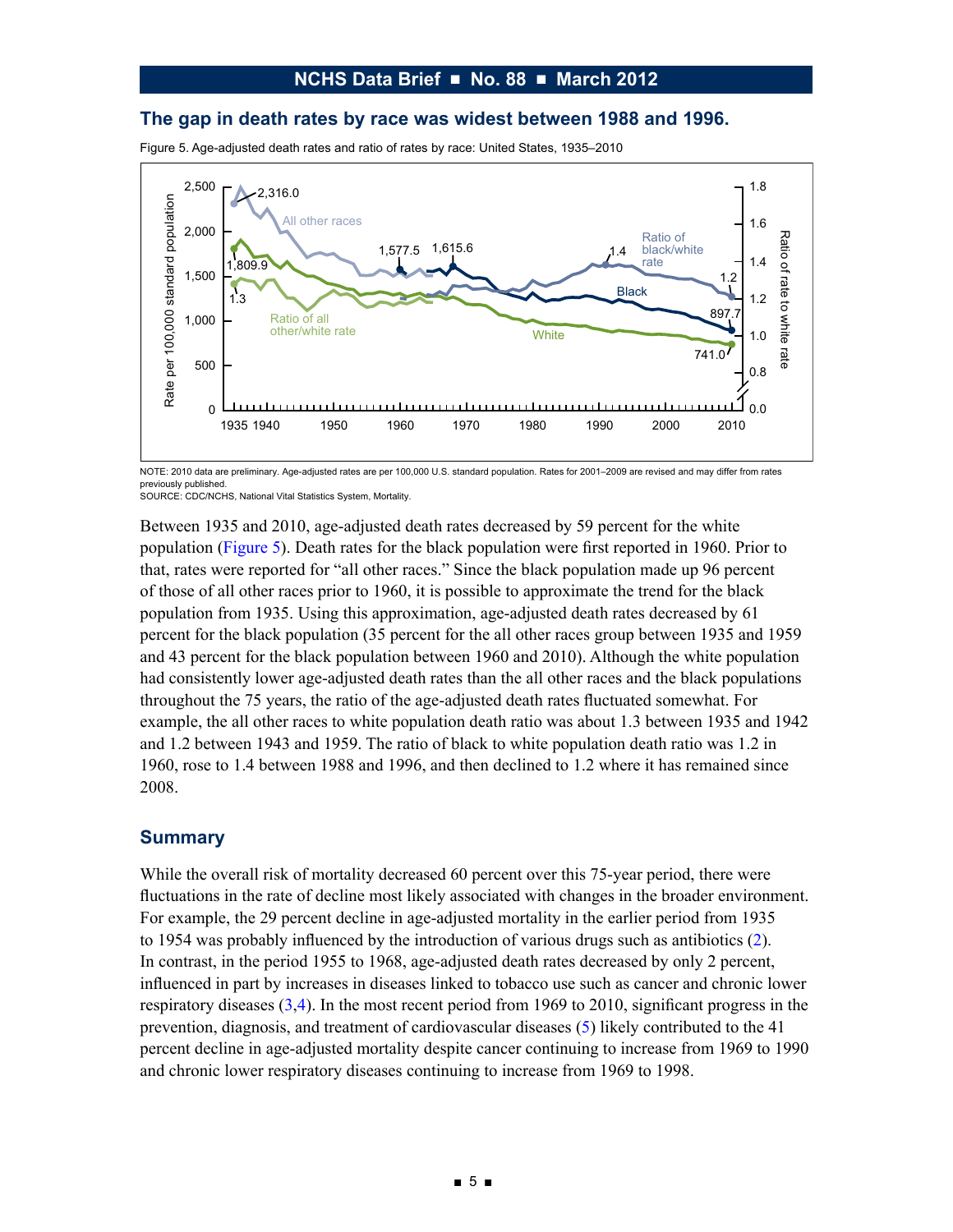<span id="page-5-0"></span>Because year-to-year changes in death rates are often small, one might not appreciate the full extent of progress in reducing mortality in the United States over the past  $\frac{3}{4}$  of a century. For example, the 2010 age-adjusted death rate of 746.2 deaths per 100,000 population was just 0.5 percent lower than in 2009. However, the 2010 rate represented a 60 percent decrease from the 1935 age-adjusted death rate of 1,860.1 deaths per 100,000 population signaling significant progress in reducing the overall risk of death in the United States across all groups.

# **Definitions**

Death rate: Total deaths per 100,000 population for a specified period. This rate represents the average chance of dying during a specified period for persons in the entire population. Ageadjusted death rates are useful when comparing different groups or over time because they remove the potential bias that can occur when the populations being compared have different age structures. NCHS uses the "direct" method of standardization using the projected year 2000 population. See the "Technical Notes" of "Deaths: Final Data for 2008" [\(6\)](#page-6-0) for more detail.

Leading causes of death: Causes of death are sorted into rank order according to the number of deaths beginning with the largest number. See the "Technical Notes" of "Deaths: Final Data for 2008" [\(6\)](#page-6-0) for more detail.

## **Data source and methods**

Data presented in this report were based on information from death certificates filed in states and the District of Columbia and subsequently compiled into national data, also known as the National Vital Statistics System, by the National Center for Health Statistics (NCHS) for years 1935–2010. The data for 2010 are preliminary [\(7\)](#page-6-0). With respect to race, the population subgroups for which statistics were available expanded over time; however, there are known reporting issues for some subgroups. This report shows data for white, all other races, and black populations that are available for long spans of time and are of good quality. Rates for 2001–2009 are revised to reflect updated intercensal population estimates; the rates may differ from rates previously published [\(7\)](#page-6-0). See the "Technical Notes" of "Deaths: Final Data for 2008" [\(6\)](#page-6-0) for more discussion of the data.

## **About the author**

Donna L. Hoyert is a health scientist at the Centers for Disease Control and Prevention's NCHS, Division of Vital Statistics, Mortality Statistics Branch.

## **References**

1. U.S. Department of Health and Human Services. Healthy People 2020. Available from: http://www.healthypeople.gov/2020/default.aspx 2010. Accessed on January 5, 2012.

2. Moriyama IM. The change in mortality trend in the United States. National Center for Health Statistics. Vital and Health Stat 3(1). 1964.

3. Shopland DR. Tobacco use and its contribution to early cancer mortality with a special emphasis on cigarette smoking. Environ health Perspect 103(Suppl 8): 131–42. 1995.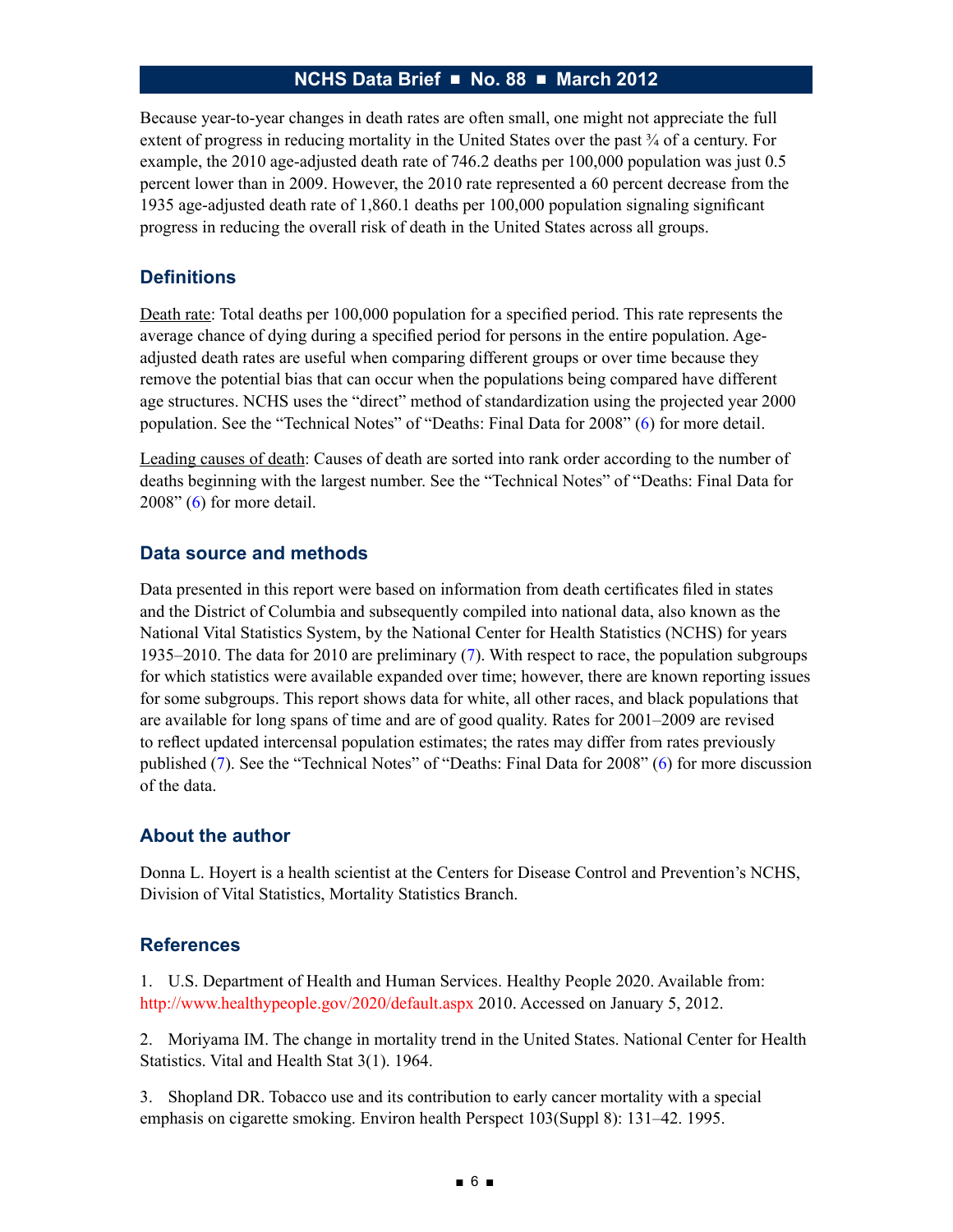<span id="page-6-0"></span>4. Akinbami LJ. Chronic obstructive pulmonary disease among adults aged 18 and over in the United States, 1998–2009. NCHS data brief, no 63. Hyattsville, MD: National Center for Health Statistics. 2011.

5. Ford ES, Capewell S. Proportion of the decline in cardiovascular mortality disease due to prevention versus treatment: Public health versus clinical care. Annu Rev Public Health 32: 5–22. 2011.

6. Minino A, Murphy SL , Xu JQ, Kochanek KD. Deaths: Final data for 2008. National Vital Statistics Report; vol 59 no. 10. Hyattsville, MD: National Center for Health Statistics. 2011.

7. Murphy SL, Xu J, Kochanek KD. Deaths: Preliminary data for 2010. National Vital Statistics Report; vol 60 no. 4. Hyattsville, MD: National Center for Health Statistics. 2012.